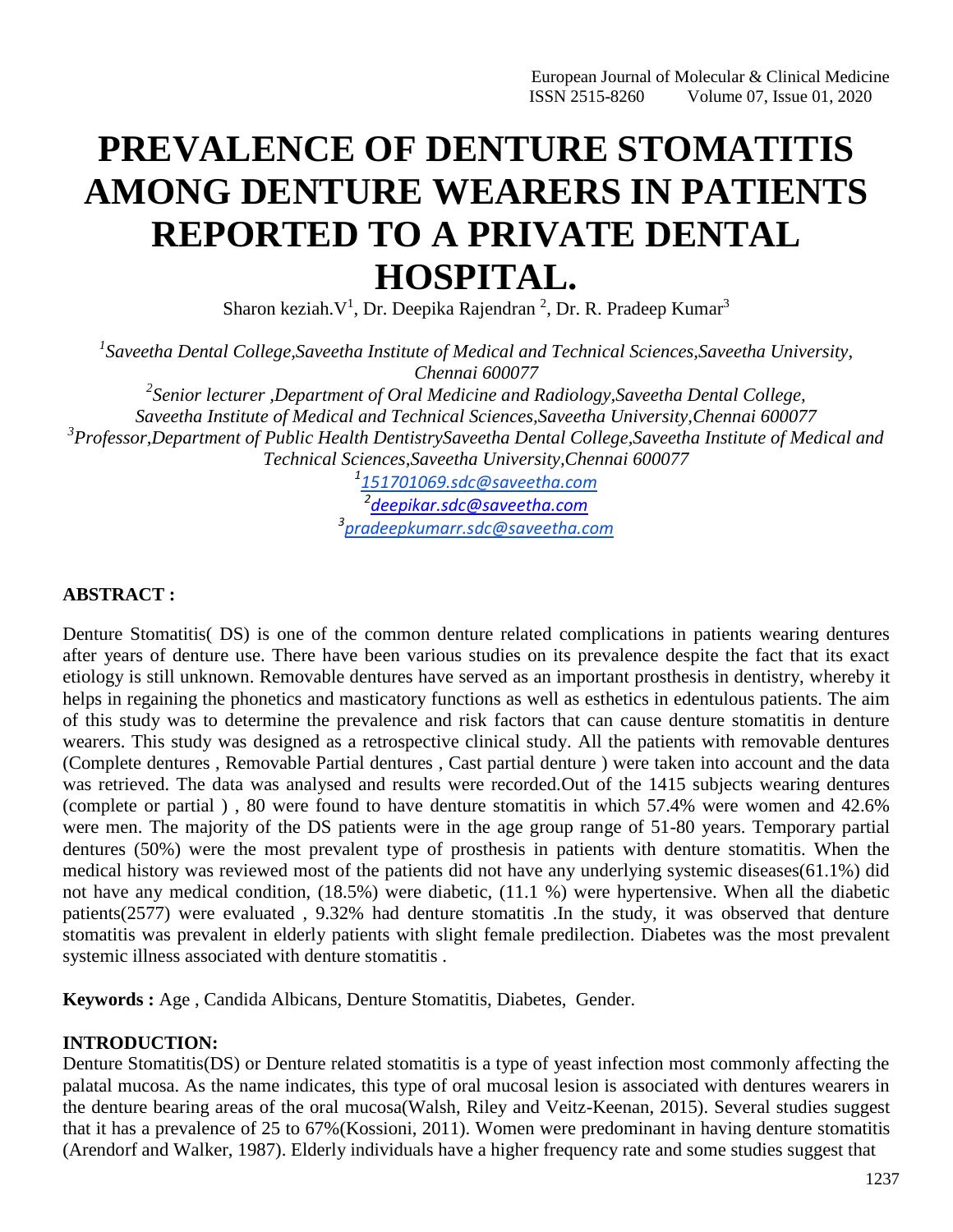as the age increases , individuals wearing dentures are more prone to developing D[S\(Kossioni, 2011; Borić](https://paperpile.com/c/Pm6PN6/3Wtk%2BIW2P) [and Štefić, 2018\).](https://paperpile.com/c/Pm6PN6/3Wtk%2BIW2P)Edema and inflammation of the oral mucosa covered by the denture are signs of the disease. The objective signs include pain, itching and burning feeling, however denture stomatitis is asymptomatic in the majority of patient[s\(Newton, 1975; Arendorf and Walker, 1987\),\(Wilson,](https://paperpile.com/c/Pm6PN6/GMbM%2BrY4Y) 1998).

There have been several studies on the etiology of denture stomatitis . But despite its high prevalence, the etiology of DS is not completely understood. There are multifactorial risk factors associated with denture stomatitis with ill fitting dentures being the most commo[n\(Naik and Pai, 2011\) .](https://paperpile.com/c/Pm6PN6/V98Z) Other factors include, dietary factors, improper use of denture, failure to maintain the hygiene of denture as well as prolonged denture usag[e\(Budtz-Jørgensen and Bertram, 1970\).](https://paperpile.com/c/Pm6PN6/gN7B) The presence of these factors or a combination of these factors eventually leads to the colonization of Candida albicans on both the denture and mucosa and causes D[S\(Wilson, 1998\).](https://paperpile.com/c/Pm6PN6/Ez6F)

The causative microorganism of DS is the Candida species, the most common being C. albicans. In a study by Webb et al, it stated that C.albicans account for more than 80% of all the candidal species. It could contribute to the fact that Candida is a normal commensal in the oral cavity along with other microflor[a\(Webb](https://paperpile.com/c/Pm6PN6/cDyO) *et al.*, [1998\).](https://paperpile.com/c/Pm6PN6/cDyO)Patients may present with any of the four forms of infection with Candida albicans namely pseudomembranous , erythematous, hyperplastic candidiasis or angular cheilitis or in combination with any of these form[s\(Reichart, 1982\).](https://paperpile.com/c/Pm6PN6/cM4E) Old age, diabetes mellitus, nutritional deficiency , malignancy, predisposing factors that cause denture stomatitis includes , malignancy, Sjogren's syndrome, irradiation, drug therapy ,use of broad spectrum antibiotics and smoking tobacco are some of the predisposing factors that cause Denture stomatitis [\(Budtz-jørgensen, 1970\).](https://paperpile.com/c/Pm6PN6/d37W)

Many classification was proposed for denture stomatitis with Newton's classification 1962 being the first ever and most accepted.He classified this into 3 types namely punctiform hyperemia (class I), diffuse hyperemia (class II) and granular hyperemia (class III[\)\(Barbeau](https://paperpile.com/c/Pm6PN6/G4PV) *et al.*, 2003) with localised infection and pinpoint hyperaemia and is usually trauma induced, covering the entire or a part of the denture covering area, involving the central part of hard palate and alveolar ridge being the clinical features respectivel[y\(MacEntee,](https://paperpile.com/c/Pm6PN6/Qsx9) [Glick and Stolar,](https://paperpile.com/c/Pm6PN6/Qsx9) 1998).

Dentists frequently provide removable or fixed prostheses to edentulous patients to support masticatory function. The common prosthesis offered to completely edentulous patients worldwide is complete denture. According to Nyquist, denture stomatitis is trauma induced and accounted for the majority of cases of denture stomatiti[s\(Bergendal, 1982\).](https://paperpile.com/c/Pm6PN6/zWRV)

Recent studies have focused on the association of Diabetes mellitus(DM)with denture stomatitis . According to Drocke et al , type 2 DM is identified as a major risk factor for developing denture stomatitis than nondiabetic[s\(Steele](https://paperpile.com/c/Pm6PN6/KmiI) *et al.*, 2015).

The aim of the current study was to determine prevalence and risk factors that contribute to the occurrence of denture stomatitis in patients that reported to Saveetha Dental hospital.

## **MATERIALS AND METHOD:**

The study was designed as a retrospective clinical study analysing all the patients with a diagnosis of Denture Stomatitis. The data of 86000 patient records were reviewed and analysed between June 2019 and March 2020 from which 1415 patients were denture wearers records with complete documentation (complete dentures, acrylic partial dentures, cast partial dentures)were included in our study . The records with Incomplete medical documentation, replication of results in different time periods with improper clinical photographs or diagnosis were excluded from the study. Data obtained were chronologically recorded and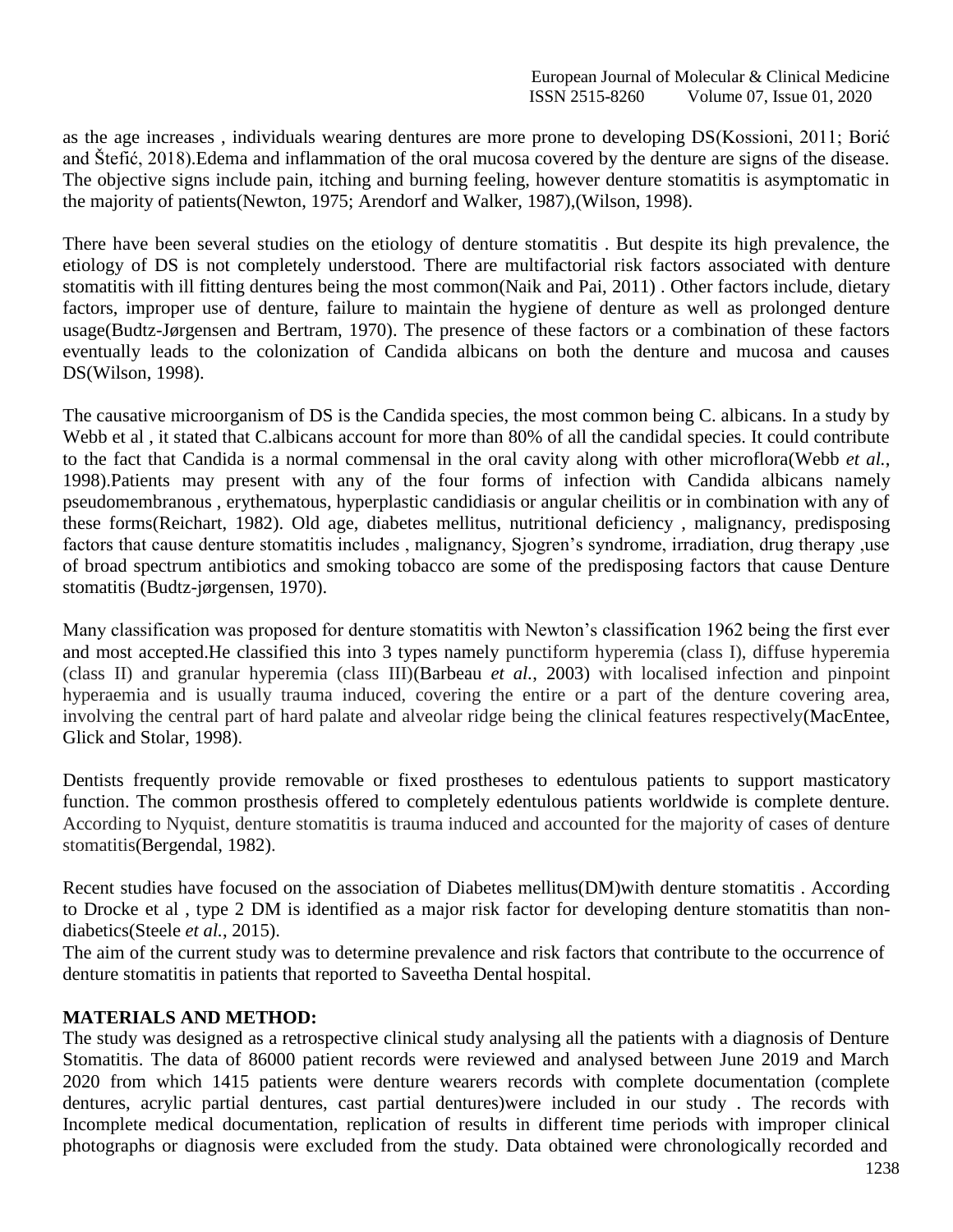European Journal of Molecular & Clinical Medicine ISSN 2515-8260 Volume 07, Issue 01, 2020

tabulated. The data was imported and transcribed in SPSS version 22. The Data was described as frequency distribution and percentile. Statistical analysis was performed using Statistical Package for the Social Sciences , version 22(SPSS). Descriptive analysis were based on quantitative variables and frequencies for categorical variables.A Chi square test, was applied to determine the p value, the p value less than or equal to 0.05 was considered to be statistically significant with a confidence interval of 95%.

#### **RESULTS AND DISCUSSION:**

The sample size consisted of 1415 individuals who were removable denture wearers, where the male and female patients ranged between 15-80 years of age visiting the hospital. Among 1415 patients evaluated, denture stomatitis was present in 80 individuals among all the cases.

On comparing the prevalence of denture stomatitis among male and female population, women were found to be more prevalent having denture stomatitis 57.4% than Men 42.6% (Figure 1). The age of prevalence peaked in the range 51-80 yrs (61.1%) with 33 individuals followed by 15 individuals in 31-50 years(27.8%) and 6 individuals in 15-30 years (11.1%)(Figure 2).

In our study the prevalence of denture stomatitis among those wearing Temporary partial dentures was markedly higher (50%) than those wearing complete dentures (46.3%) and CPD(3.7%) (figure3). When the presence of any systemic illness was reviewed among the patients, the majority of the denture wearers had no systemic illness(61.1%) followed by diabetes (18.5%), hypertension (11.1%) thyroid problem(3.7%), polio and TB (1.9%).(figure 4)

The results of the association between the gender and systemic illness present revealed that female patients were more susceptible to develop denture stomatitis. The prevalence of diabetes in males was found to be 7.41% and 11.11% in females, whereas hypertension showed contrary results where males were 7.41% and females 3.7%, which was found to be statistically significant,  $P = 0.04 \times (0.05)$ . (figure 5).

The results of the association between the age and systemic illness present revealed that the elderly patients were more susceptible to develop denture stomatitis. The prevalence of diabetes was found to be increasing as the age increases, none in 15-30 yr olds although thyroid was the only illness present among this age group  $(1.85\%)$ , 31-50 yr old =5.56% and 51-80 yr old = 12.96%. P value = 0.4( $>0.05$ ), (figure 6).

Denture stomatitis is one of the most common oral mucosa lesions in elderly patients who are denture wearers. DS is said to have multifactorial etiology by previous studies such as traumatic occlusion, poor oral hygiene , microbial factors, denture age ,smoking, systemic conditions, diabetic mellitus, immunodeficiency and medications. Nocturnal denture wearing also contributes to the prevalence of DS [\(Naik and Pai, 2011;](https://paperpile.com/c/Pm6PN6/LaW7%2BV98Z) Silva *et al.*[, 2011\).](https://paperpile.com/c/Pm6PN6/LaW7%2BV98Z) The negative effect of nocturnal wearing is pronounced due to the absence of mechanical effects of saliva and its antimicrobial compounds (lysozyme, lactoferrin, salivary peroxidase, immunoglobulin A), which are its integral par[t\(Ikebe](https://paperpile.com/c/Pm6PN6/nHWl) *et al.*, 2002).

Our study showed that patients who were 51-80 years old were prevalent to develop denture stomatitis. Milos et al had similar results in their study where DS were prevalent in elderly patients wearing dentures in the population of Vojvodina and Europe where secondary role was found to be attributed to denture age and oral candidal infection[.\(Cankovic](https://paperpile.com/c/Pm6PN6/pU7a) *et al.*, 2017[\),\(Sadamori](https://paperpile.com/c/Pm6PN6/pU7a) *et al.*, 1990).This could contribute to the fact that as there is an increase in age and the denture age , the prevalence of DS is higher. Therefore denture age could be considered as one of the predisposing factors in developing DS. However . in a study conducted on a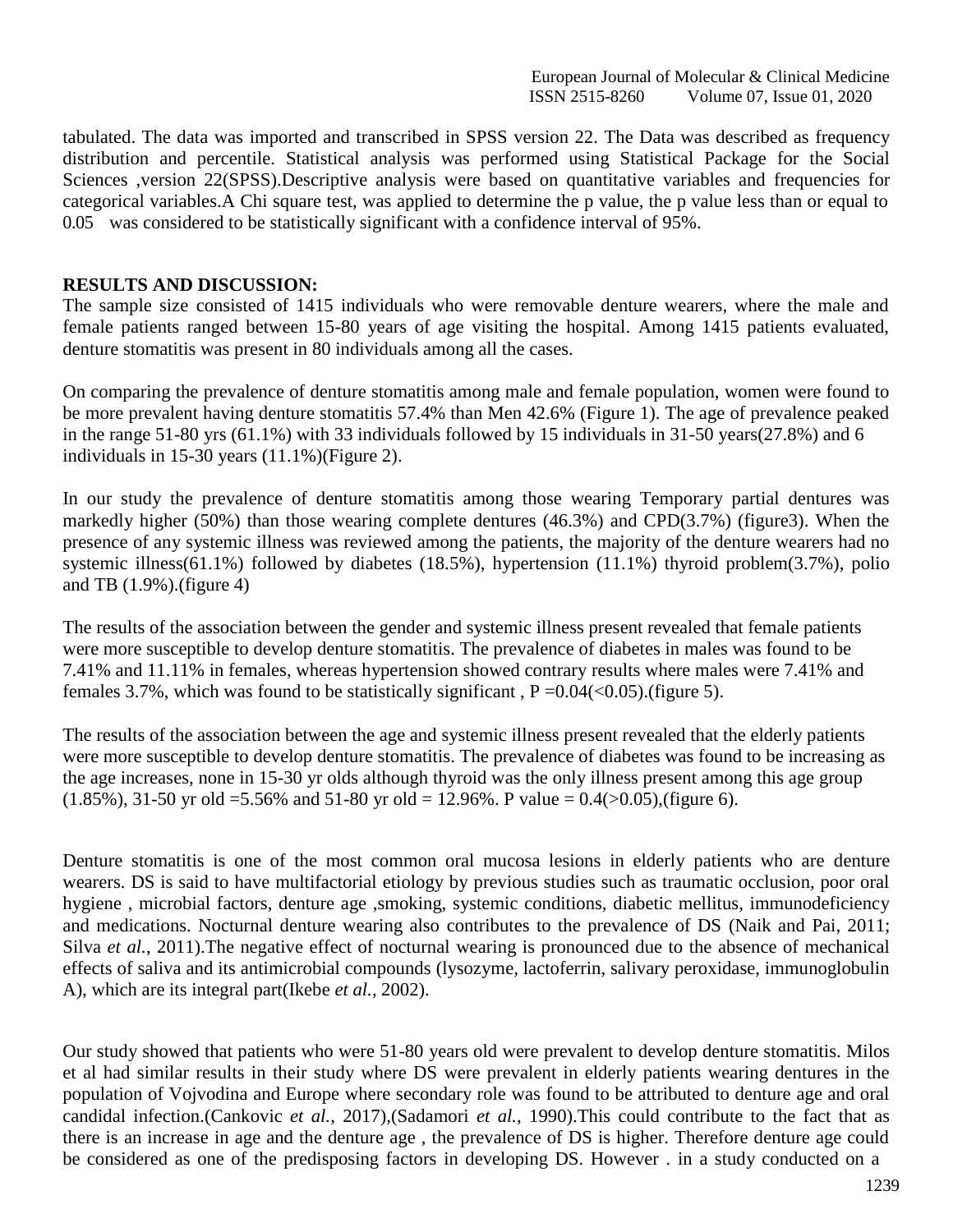sample of Lebanese adults showed results where a statistically significant relationship between DS and the evaluated factors except for the denture's age which was found irrelevan[t\(Aoun and Cassia, 2016\).](https://paperpile.com/c/Pm6PN6/bBU8)

There was a slight female predilection in our study. This is also in concordance with previous studies. More than 80% of the sample consisted of older female subjects. Lidia et al study showed a statistically significant difference in the prevalence of denture stomatitis in male and female[s\(Rodrigues](https://paperpile.com/c/Pm6PN6/r5OC) *et al.*, 2019). Hormonal difference between men and women could explain these results.It has been suggested that during or after menopause, there is atrophy of oral mucosa, increasing the probability of developing an inflammatory reactio[n\(Kaplan and Moskona, 1990\).](https://paperpile.com/c/Pm6PN6/JD1P)

A high proportion of elderly patients in the study area were denture wearers in kelantan(Saini *et al.*[, 2010\).](https://paperpile.com/c/Pm6PN6/x6P1) In a previous study, where the population were randomly selected geriatric denture wearers, out of 463 individuals , the prevalence of denture stomatitis was found to be as high as 65[%\(Jeganathan, Payne and](https://paperpile.com/c/Pm6PN6/bhDd) [Thean,](https://paperpile.com/c/Pm6PN6/bhDd) 2008).

This study showed denture stomatitis prevalent in partial removable dentures wearers. This is similar to the study by Emami et al[.\(Khiyani](https://paperpile.com/c/Pm6PN6/e3Dd) *et al.*, 2019)

The common systemic illness that was found in the medical history of the patients with DS was diabetes. This is in concordance with previous studies Ljubomir et al correlated Candida infection due to poor glycemic control. The level of glycemic control appears to be a more significant factor, because poor control leads to reduced salivary flow, increase in salivary glucose level.(Javed *et al.*[, 2009\)](https://paperpile.com/c/Pm6PN6/8JE7) These factors facilitate oral candidal growth and colonization. There has been no reported association between hypertension and denture stomatitis. However some authors reported that high levels of cholesterol may facilitate infection[.\(Salerno](https://paperpile.com/c/Pm6PN6/jnEN) *et al.*[, 2011\),](https://paperpile.com/c/Pm6PN6/jnEN)(Aziz *et al.*[, 2016\),](https://paperpile.com/c/Pm6PN6/jnEN)(Aziz *et al.*[, 2016; Lindsay Grayson](https://paperpile.com/c/Pm6PN6/BtTu%2BNVjI) *et al.*, 2017)

Diabetic denture wearers have found to have oral complications , denture stomatitis (DS)being the most prevalent. Its etiology is believed to be multifactorial with poor oral hygiene and maintenance of dentures as well as nocturnal wearing of dentures as some of the risk factors. Therefore adequate control of the underlying metabolic disease along with a well manufactured and adapted prosthesis together with good oral hygiene maintenance of the patient could decrease the incidence of DS.Hence treatment of denture stomatitis includes controlling the risk factors as well as replacing the denture.

Previously our team had conducted numerous clinical trials [\(Venugopal and Maheswari, 2016\)\(Misra](https://paperpile.com/c/Pm6PN6/eOvQ) *et al.*, 2015; Steele *et al.*[, 2015; Subashri and Uma Maheshwari, 2016; Chaitanya](https://paperpile.com/c/Pm6PN6/lT7L%2BByi3%2B1qKz%2B2CIZ%2BKmiI) *et al.*, 2017; Maheswari *et al.*[, 2018\)a](https://paperpile.com/c/Pm6PN6/lT7L%2BByi3%2B1qKz%2B2CIZ%2BKmiI)nd lab animal studie[s\(Dharman and Muthukrishnan, 2016; Rohini and Jayanth Kumar, 2017;](https://paperpile.com/c/Pm6PN6/OJU4%2BHAuK%2BjmZP%2BEgl2) Chaitanya *et al.*[, 2018; Patil](https://paperpile.com/c/Pm6PN6/OJU4%2BHAuK%2BjmZP%2BEgl2) *et al.*, 2018) and in Vitro student[s\(Subha and Arvind, 2019\)\(Choudhury, 2015;](https://paperpile.com/c/Pm6PN6/bRKz) [Muthukrishnan and Kumar, 2017\)o](https://paperpile.com/c/Pm6PN6/C2oE%2BDkkC)ver the past 5 years. Now we are focusing on epidemiological studies . The idea for this study stemmed from the current interest in our community.

#### **CONCLUSION :**

This study demonstrated that denture stomatitis was prevalent in elderly patients between 51-80 yrs old with slight female predilection irrespective of the presence of any underlying systemic disease. On considering the systemic illnesses, diabetes was the most commonly associated systemic illness with denture stomatitis. Hence control of the possible risk factors like diabetes is important for denture wearers to avoid new incidence of denture stomatitis.

#### **AUTHOR OF CONTRIBUTION :**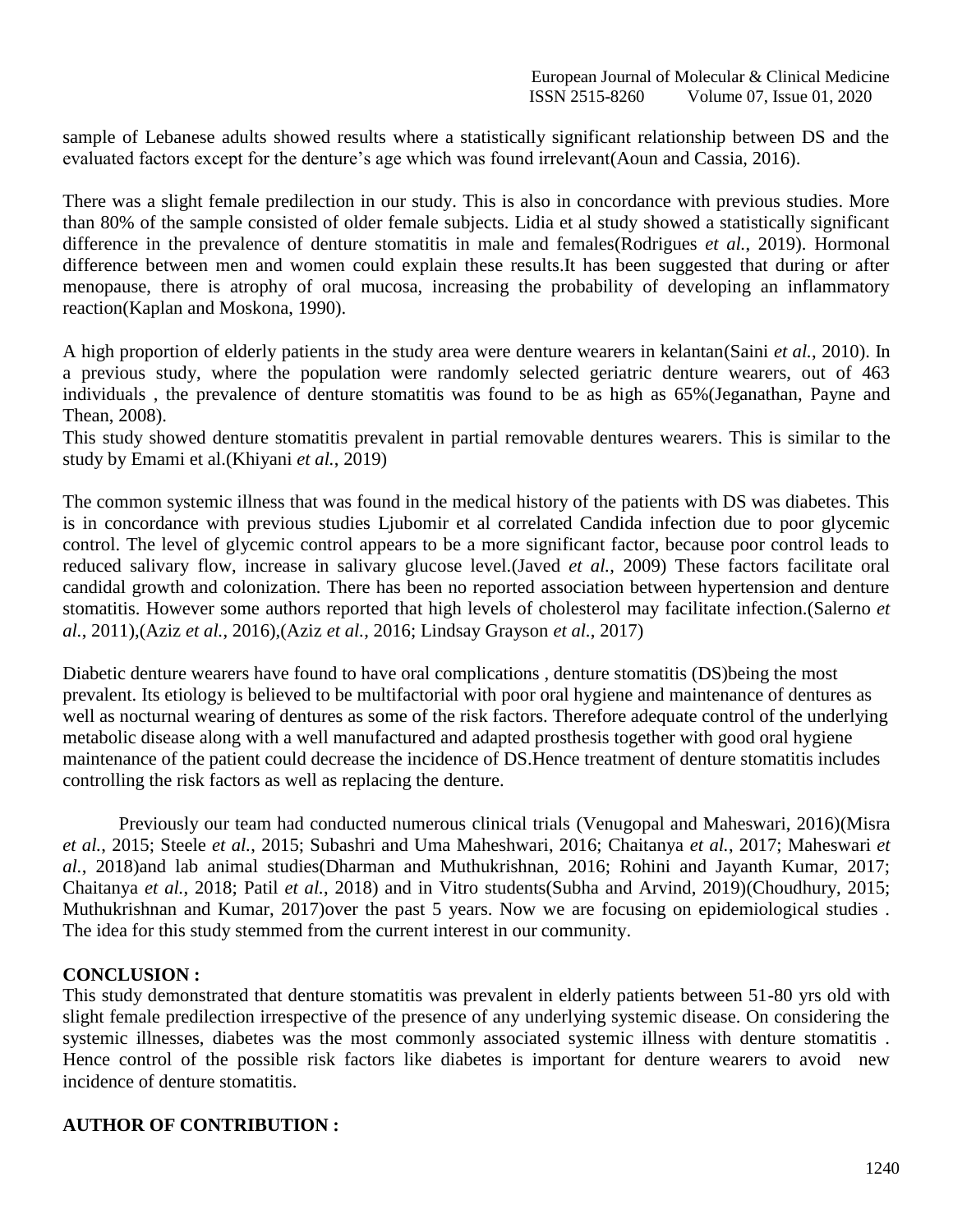Author 1(V.Sharon keziah ), carried out the retrospective study by collecting data and drafted the manuscript after performing the necessary statistical analysis. Author 2 ( Dr. Deepika Rajendran ) aided in conception of the topic , has participated in the study design, statistical analysis and has supervised in preparation of the manuscript. Author 3(Dr.Pradeep Kumar.R) has Participated in the study design and has coordinated in developing the manuscript. All the authors have discussed the results among themselves and contributed to the final manuscript.

### **CONFLICT OF INTEREST :**

There is no conflict of interest.

#### **REFERENCES :**

- [1] [Aoun, G. and Cassia, A. \(2016\) 'Evaluation of Denture-related Factors Predisposing to denture](http://paperpile.com/b/Pm6PN6/bBU8) [stomatitis in a Lebanese Population',](http://paperpile.com/b/Pm6PN6/bBU8) *Materia Socio Medica*, p. 392. doi: [10.5455/msm.2016.28.392-](http://paperpile.com/b/Pm6PN6/bBU8) [396.](http://dx.doi.org/10.5455/msm.2016.28.392-396)
- [2] [Arendorf, T. M. and Walker, D. M. \(1987\) 'Denture stomatitis: a review',](http://paperpile.com/b/Pm6PN6/GMbM) *Journal of Ora[l](http://paperpile.com/b/Pm6PN6/GMbM) Rehabilitation*[, pp. 217–227. doi:](http://paperpile.com/b/Pm6PN6/GMbM) [10.1111/j.1365-2842.1987.tb00713.x](http://paperpile.com/b/Pm6PN6/GMbM)[.](http://dx.doi.org/10.1111/j.1365-2842.1987.tb00713.x)
- [3] Aziz, R. A. A. *et al.* [\(2016\) 'Estimation of Salivary Glucose, Total Proteins, and Albumin in Children](http://paperpile.com/b/Pm6PN6/BtTu) with Type 1 Diabetes Mellitus', *[Journal of Medical Science And clinical Research](http://paperpile.com/b/Pm6PN6/BtTu)*, pp. 13163–13170[.](http://paperpile.com/b/Pm6PN6/BtTu) [doi:](http://paperpile.com/b/Pm6PN6/BtTu) [10.18535/jmscr/v4i10.60.](http://paperpile.com/b/Pm6PN6/BtTu)
- [4] Barbeau, J. *et al.* [\(2003\) 'Reassessing the presence of Candida albicans in denture-related stomatitis',](http://paperpile.com/b/Pm6PN6/G4PV) *[Oral Surgery, Oral Medicine, Oral Pathology, Oral Radiology, and Endodontology](http://paperpile.com/b/Pm6PN6/G4PV)*, pp. 51–59. doi[:](http://paperpile.com/b/Pm6PN6/G4PV) [10.1067/moe.2003.44.](http://dx.doi.org/10.1067/moe.2003.44)
- [5] Bergendal, T. (1982) *[Treatment of denture stomatitis: a clinical, microbiological and histological](http://paperpile.com/b/Pm6PN6/zWRV) [evaluation](http://paperpile.com/b/Pm6PN6/zWRV)*.
- [6] [Borić, V. and Štefić, L. \(2018\) 'The First Fifty Years of the Journal Acta Stomatologica](http://paperpile.com/b/Pm6PN6/IW2P) Croatic[a](http://paperpile.com/b/Pm6PN6/IW2P) (1966 - 2016): Citation Analysis', *[Acta Stomatologica Croatica](http://paperpile.com/b/Pm6PN6/IW2P)*, pp. 348–357. doi[:](http://paperpile.com/b/Pm6PN6/IW2P) [10.15644/asc52/4/9.](http://dx.doi.org/10.15644/asc52/4/9)
- [7] [Budtz-jørgensen, E. \(1970\) 'denture stomatitis III. Histopathology of Trauma-](http://paperpile.com/b/Pm6PN6/d37W) and Candida-Induce[d](http://paperpile.com/b/Pm6PN6/d37W) [Inflammatory Lesions of the Palatal Mucosa',](http://paperpile.com/b/Pm6PN6/d37W) *Acta Odontologica Scandinavica*, pp. 551–579. doi[:](http://paperpile.com/b/Pm6PN6/d37W) [10.3109/00016357009058583.](http://dx.doi.org/10.3109/00016357009058583)
- [8] [Budtz-Jørgensen, E. and Bertram, U. \(1970\) 'denture stomatitis I. The Etiology in Relation to Trauma](http://paperpile.com/b/Pm6PN6/gN7B) and Infection', *[Acta Odontologica Scandinavica](http://paperpile.com/b/Pm6PN6/gN7B)*, pp. 71–92. doi: [10.3109/00016357009033133](http://paperpile.com/b/Pm6PN6/gN7B)[.](http://dx.doi.org/10.3109/00016357009033133)
- [9] Cankovic, M. *et al.* [\(2017\) 'Prevalence and possible predictors of the occurence of denture](http://paperpile.com/b/Pm6PN6/pU7a) stomatiti[s](http://paperpile.com/b/Pm6PN6/pU7a) [in patients older than 60 years',](http://paperpile.com/b/Pm6PN6/pU7a) *Vojnosanitetski pregled*, pp. 311–316. doi: [10.2298/vsp150104185c](http://paperpile.com/b/Pm6PN6/pU7a)[.](http://dx.doi.org/10.2298/vsp150104185c)
- [10] Chaitanya, N. C. *et al.* [\(2017\) 'Role of Vitamin E and Vitamin A in Oral Mucositis Induced by Cancer](http://paperpile.com/b/Pm6PN6/lT7L) Chemo/Radiotherapy- A Meta-analysis', *[Journal of clinical and diagnostic research: JCDR](http://paperpile.com/b/Pm6PN6/lT7L)*, 11(5)[,](http://paperpile.com/b/Pm6PN6/lT7L) pp. [ZE06–ZE09.](http://paperpile.com/b/Pm6PN6/lT7L)
- [11] Chaitanya, N. C. *et al.* [\(2018\) 'An Insight and Update on the Analgesic Properties of Vitamin](http://paperpile.com/b/Pm6PN6/HAuK) C', *[Journal of pharmacy & bioallied sciences](http://paperpile.com/b/Pm6PN6/HAuK)*, 10(3), pp. 119–125.
- [12] [Choudhury, P. \(2015\) 'Vanishing Roots: First Case Report of Idiopathic Multiple Cervico–Apical](http://paperpile.com/b/Pm6PN6/DkkC) External Root Resorption', *[JOURNAL OF CLINICAL AND DIAGNOSTIC RESEARCH](http://paperpile.com/b/Pm6PN6/DkkC)*. doi[:](http://paperpile.com/b/Pm6PN6/DkkC) [10.7860/jcdr/2015/11698.5668.](http://dx.doi.org/10.7860/jcdr/2015/11698.5668)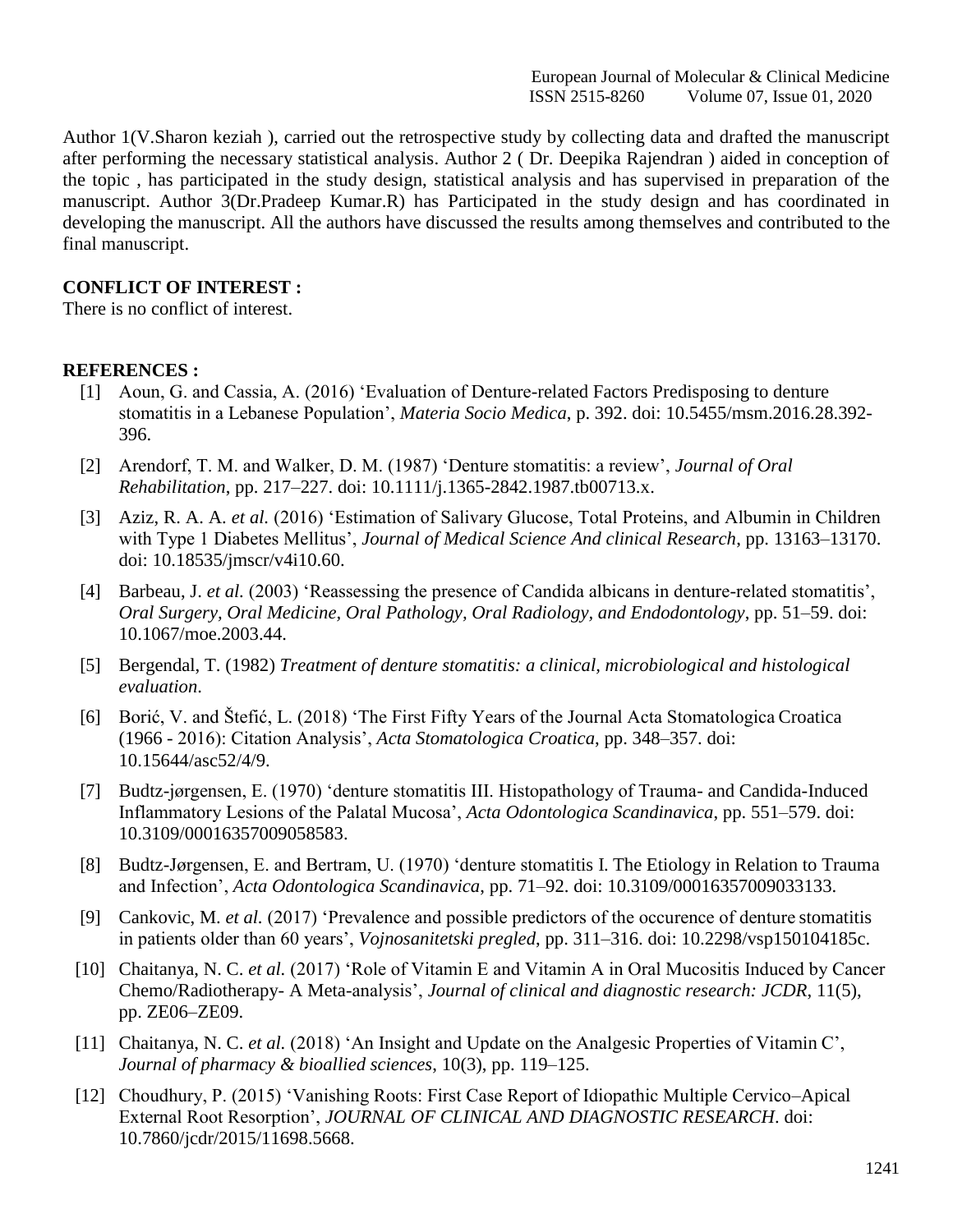- [13] [Dharman, S. and Muthukrishnan, A. \(2016\) 'Oral mucous membrane pemphigoid –](http://paperpile.com/b/Pm6PN6/Egl2) Two ca[s](http://paperpile.com/b/Pm6PN6/Egl2)e reports with varied clinical presentation', *[Journal of Indian Society of Periodontology](http://paperpile.com/b/Pm6PN6/Egl2)*, p. 630. doi[:](http://paperpile.com/b/Pm6PN6/Egl2) [10.4103/jisp.jisp\\_155\\_16.](http://dx.doi.org/10.4103/jisp.jisp_155_16)
- [14] Ikebe, K. *et al.* [\(2002\) 'Association of salivary flow rate with oral function in a sample of](http://paperpile.com/b/Pm6PN6/nHWl) communitydwelling older adults in Japan', *[Oral Surgery, Oral Medicine, Oral Pathology, Oral Radiology, and](http://paperpile.com/b/Pm6PN6/nHWl) Endodontology*[, pp. 184–190. doi:](http://paperpile.com/b/Pm6PN6/nHWl) [10.1067/moe.2001.124001.](http://paperpile.com/b/Pm6PN6/nHWl)
- [15] Javed, F. *et al.* [\(2009\) 'Self-perceived oral health and salivary proteins in children with type 1](http://paperpile.com/b/Pm6PN6/8JE7) diabetes', *[Journal of Oral Rehabilitation](http://paperpile.com/b/Pm6PN6/8JE7)*, pp. 39–44. doi: [10.1111/j.1365-2842.2008.01895.x](http://paperpile.com/b/Pm6PN6/8JE7)[.](http://dx.doi.org/10.1111/j.1365-2842.2008.01895.x)
- [16] [Jeganathan, S., Payne, J. A. and Thean, H. P. Y. \(2008\) 'denture stomatitis in an elderly](http://paperpile.com/b/Pm6PN6/bhDd) edentulou[s](http://paperpile.com/b/Pm6PN6/bhDd) Asian population', *[Journal of Oral Rehabilitation](http://paperpile.com/b/Pm6PN6/bhDd)*, pp. 468–472. doi: [10.1111/j.1365-](http://paperpile.com/b/Pm6PN6/bhDd) [2842.1997.tb00359.x](http://dx.doi.org/10.1111/j.1365-2842.1997.tb00359.x)[.](http://paperpile.com/b/Pm6PN6/bhDd)
- [17] [Kaplan, I. and Moskona, D. \(1990\) 'A Clinical Survey of Oral Soft Tissue Lesions in Institutionalized](http://paperpile.com/b/Pm6PN6/JD1P) [Geriatric Patients in Israel1',](http://paperpile.com/b/Pm6PN6/JD1P) *Gerodontology*, pp. 59–62. doi: [10.1111/j.1741-2358.1990.tb00259.x](http://paperpile.com/b/Pm6PN6/JD1P)[.](http://dx.doi.org/10.1111/j.1741-2358.1990.tb00259.x)
- [18] Khiyani, M. F. *et al.* [\(2019\) 'Salivary Biomarkers in Denture Stomatitis: A Systematic Review',](http://paperpile.com/b/Pm6PN6/e3Dd) *JD[R](http://paperpile.com/b/Pm6PN6/e3Dd) [Clinical & Translational Research](http://paperpile.com/b/Pm6PN6/e3Dd)*, pp. 312–322. doi: [10.1177/2380084419830941](http://paperpile.com/b/Pm6PN6/e3Dd)[.](http://dx.doi.org/10.1177/2380084419830941)
- [19] [Kossioni, A. E. \(2011\) 'The prevalence of denture stomatitis and its predisposing conditions in](http://paperpile.com/b/Pm6PN6/3Wtk) a[n](http://paperpile.com/b/Pm6PN6/3Wtk) [older Greek population',](http://paperpile.com/b/Pm6PN6/3Wtk) *Gerodontology*, pp. 85–90. doi: [10.1111/j.1741-2358.2009.00359.x](http://paperpile.com/b/Pm6PN6/3Wtk)[.](http://dx.doi.org/10.1111/j.1741-2358.2009.00359.x)
- [20] Lindsay Grayson, M. *et al.* (2017) *[Kucers' The Use of Antibiotics: A Clinical Review of](http://paperpile.com/b/Pm6PN6/NVjI) Antibacterial[,](http://paperpile.com/b/Pm6PN6/NVjI) [Antifungal, Antiparasitic, and Antiviral Drugs, Seventh Edition -](http://paperpile.com/b/Pm6PN6/NVjI) Three Volume Set*. CRC Press.
- [21] [MacEntee, M. I., Glick, N. and Stolar, E. \(1998\) 'Age, gender, dentures and oral mucosal](http://paperpile.com/b/Pm6PN6/Qsx9) disorders', *Oral diseases*[, 4\(1\), pp. 32–36.](http://paperpile.com/b/Pm6PN6/Qsx9)
- [22] Maheswari, T. N. U. *et al.* [\(2018\) 'Salivary micro RNA as a potential biomarker in oral](http://paperpile.com/b/Pm6PN6/1qKz) potentiall[y](http://paperpile.com/b/Pm6PN6/1qKz) [malignant disorders: A systematic review',](http://paperpile.com/b/Pm6PN6/1qKz) *Tzu Chi Medical Journal*, p. 55. doi[:](http://paperpile.com/b/Pm6PN6/1qKz) [10.4103/tcmj.tcmj\\_114\\_17.](http://dx.doi.org/10.4103/tcmj.tcmj_114_17)
- [23] Misra, S. R. *et al.* [\(2015\) 'Metastatic hepatocellular carcinoma in the maxilla and mandible,](http://paperpile.com/b/Pm6PN6/2CIZ) a[n](http://paperpile.com/b/Pm6PN6/2CIZ) extremely rare presentation', *[Contemporary clinical dentistry](http://paperpile.com/b/Pm6PN6/2CIZ)*, 6(Suppl 1), pp. S117–21.
- [24] [Muthukrishnan, A. and Kumar, L. B. \(2017\) 'Actinic cheilosis: early intervention prevents malignant](http://paperpile.com/b/Pm6PN6/C2oE) transformation', *BMJ Case Reports*[, p. bcr2016218654. doi:](http://paperpile.com/b/Pm6PN6/C2oE) [10.1136/bcr-2016-218654.](http://paperpile.com/b/Pm6PN6/C2oE)
- [25] Naik, [A. V. and Pai, R. C. \(2011\) 'A Study of Factors Contributing to denture stomatitis in a](http://paperpile.com/b/Pm6PN6/V98Z) Nort[h](http://paperpile.com/b/Pm6PN6/V98Z) Indian Community', *[International Journal of Dentistry](http://paperpile.com/b/Pm6PN6/V98Z)*, pp. 1–4. doi: [10.1155/2011/589064](http://paperpile.com/b/Pm6PN6/V98Z)[.](http://dx.doi.org/10.1155/2011/589064)
- [26] [Newton, A. V. \(1975\) 'The difficult denture patient. A review of psychological aspects',](http://paperpile.com/b/Pm6PN6/rY4Y) *Britis[h](http://paperpile.com/b/Pm6PN6/rY4Y) Dental Journal*[, pp. 93–97. doi:](http://paperpile.com/b/Pm6PN6/rY4Y) [10.1038/sj.bdj.4803388](http://paperpile.com/b/Pm6PN6/rY4Y)[.](http://dx.doi.org/10.1038/sj.bdj.4803388)
- [27] Patil, S. R. *et al.* [\(2018\) 'Three-Rooted Mandibular First Molars in a Saudi Arabian Population: A](http://paperpile.com/b/Pm6PN6/OJU4) CBCT Study', *[Pesquisa Brasileira em Odontopediatria e Clínica Integrada](http://paperpile.com/b/Pm6PN6/OJU4)*, p. e4133. doi[:](http://paperpile.com/b/Pm6PN6/OJU4) [10.4034/pboci.2018.181.87.](http://dx.doi.org/10.4034/pboci.2018.181.87)
- [28] [Reichart, P. A. \(1982\) 'Granular type of denture stomatitis',](http://paperpile.com/b/Pm6PN6/cM4E) *Oral Surgery, Oral Medicine, Ora[l](http://paperpile.com/b/Pm6PN6/cM4E) Pathology*[, pp. 66–72. doi: 10.1016/0030-4220\(82\)90418-2.](http://paperpile.com/b/Pm6PN6/cM4E)
- [29] Rodrigues, A. I. S. *et al.* [\(2019\) 'Notificação compulsória: HIV/aids e o papel do](http://paperpile.com/b/Pm6PN6/r5OC) cirurgião-dentista', *[Revista da Faculdade de Odontologia -](http://paperpile.com/b/Pm6PN6/r5OC) UPF*, pp. 44–51. doi: [10.5335/rfo.v24i1.8865](http://paperpile.com/b/Pm6PN6/r5OC)[.](http://dx.doi.org/10.5335/rfo.v24i1.8865)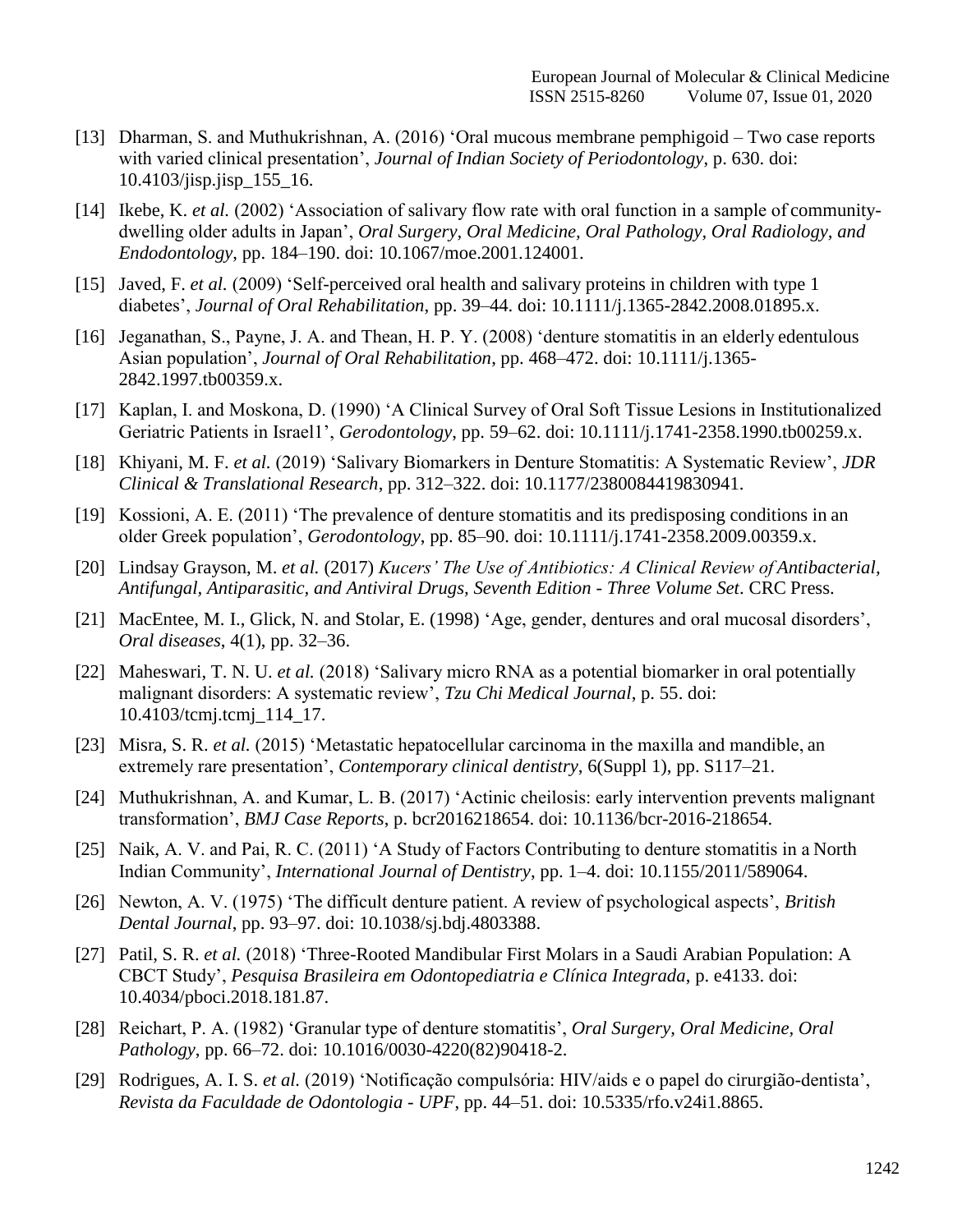- [30] Rohini, S. and Jayanth Kumar, V. [\(2017\) 'Incidence of dental caries and pericoronitis associated with](http://paperpile.com/b/Pm6PN6/jmZP) [impacted mandibular third molar-A radiographic study',](http://paperpile.com/b/Pm6PN6/jmZP) *Research Journal of Pharmacy an[d](http://paperpile.com/b/Pm6PN6/jmZP) Technology*[, p. 1081. doi: 10.5958/0974-360x.2017.00196.2.](http://paperpile.com/b/Pm6PN6/jmZP)
- [31] Sadamori, S. *et al.* (1990) ['Clinical survey on denture stomatitis. Part 2. The relation between the](http://paperpile.com/b/Pm6PN6/ATgk) [maintenance of denture and denture stomatitis',](http://paperpile.com/b/Pm6PN6/ATgk) *Nihon Hotetsu Shika Gakkai Zasshi*, pp. 202–207. doi[:](http://paperpile.com/b/Pm6PN6/ATgk) [10.2186/jjps.34.202.](http://dx.doi.org/10.2186/jjps.34.202)
- [32] Saini, R. *et al.* [\(2010\) 'Oral mucosal lesions in non oral habit diabetic patients and association of](http://paperpile.com/b/Pm6PN6/x6P1) [diabetes mellitus with oral precancerous lesions',](http://paperpile.com/b/Pm6PN6/x6P1) *Diabetes Research and Clinical Practice*, pp. 320[–](http://paperpile.com/b/Pm6PN6/x6P1) [326. doi:](http://paperpile.com/b/Pm6PN6/x6P1) [10.1016/j.diabres.2010.04.016.](http://paperpile.com/b/Pm6PN6/x6P1)
- [33] Salerno, C. *et al.* [\(2011\) 'Candida-associated denture stomatitis',](http://paperpile.com/b/Pm6PN6/jnEN) *Medicina oral, patologia oral [y](http://paperpile.com/b/Pm6PN6/jnEN) cirugia bucal*[, 16\(2\), pp. e139–43.](http://paperpile.com/b/Pm6PN6/jnEN)
- [34] Silva, H. F. da *et al.* [\(2011\) 'Denture-related oral mucosal lesions among farmers](http://paperpile.com/b/Pm6PN6/LaW7) in a semi-ari[d](http://paperpile.com/b/Pm6PN6/LaW7) Northeastern Region of Brazil', *[Medicina Oral Patología Oral y Cirugia Bucal](http://paperpile.com/b/Pm6PN6/LaW7)*, pp. e740–e744. doi[:](http://paperpile.com/b/Pm6PN6/LaW7) [10.4317/medoral.17081.](http://dx.doi.org/10.4317/medoral.17081)
- [35] Steele, J. C. *et al.* [\(2015\) 'World Workshop on Oral Medicine VI: an international validation study of](http://paperpile.com/b/Pm6PN6/KmiI) [clinical competencies for advanced training in oral medicine',](http://paperpile.com/b/Pm6PN6/KmiI) *Oral Surgery, Oral Medicine, Ora[l](http://paperpile.com/b/Pm6PN6/KmiI) [Pathology and Oral Radiology](http://paperpile.com/b/Pm6PN6/KmiI)*, pp. 143–151.e7. doi: [10.1016/j.oooo.2014.12.026.](http://paperpile.com/b/Pm6PN6/KmiI)
- [36] [Subashri, A. and Uma Maheshwari, T. N. \(2016\) 'Knowledge and attitude of oral hygiene practice](http://paperpile.com/b/Pm6PN6/Byi3) among dental students', *[Research Journal of Pharmacy and Technology](http://paperpile.com/b/Pm6PN6/Byi3)*, p. 1840. doi: [10.5958/0974-](http://paperpile.com/b/Pm6PN6/Byi3) [360x.2016.00375.9](http://dx.doi.org/10.5958/0974-360x.2016.00375.9)[.](http://paperpile.com/b/Pm6PN6/Byi3)
- [37] [Subha, M. and Arvind, M. \(2019\) 'Role of Magnetic Resonance Imaging in Evaluation of Trigeminal](http://paperpile.com/b/Pm6PN6/bRKz) [Neuralgia with its Anatomical Correlation',](http://paperpile.com/b/Pm6PN6/bRKz) *Biomedical and Pharmacology Journal*, pp. 289–296. doi[:](http://paperpile.com/b/Pm6PN6/bRKz) [10.13005/bpj/1640.](http://dx.doi.org/10.13005/bpj/1640)
- [38] [Venugopal, A. and Maheswari, T. N. U. \(2016\) 'Expression of matrix metalloproteinase-9 in oral](http://paperpile.com/b/Pm6PN6/eOvQ) [potentially malignant disorders: A systematic review',](http://paperpile.com/b/Pm6PN6/eOvQ) *Journal of Oral and Maxillofacial Pathology*, p[.](http://paperpile.com/b/Pm6PN6/eOvQ) [474. doi: 10.4103/0973-029x.190951.](http://paperpile.com/b/Pm6PN6/eOvQ)
- [39] [Walsh, T., Riley, P. and Veitz-Keenan, A. \(2015\) 'Interventions for managing denture](http://paperpile.com/b/Pm6PN6/qGdZ) stomatitis', *[Cochrane Database of Systematic Reviews](http://paperpile.com/b/Pm6PN6/qGdZ)*. doi: [10.1002/14651858.cd011920](http://paperpile.com/b/Pm6PN6/qGdZ)[.](http://dx.doi.org/10.1002/14651858.cd011920)
- [40] Webb, B. C. *et al.* [\(1998\) 'Candida-associated denture stomatitis. Aetiology and management:](http://paperpile.com/b/Pm6PN6/cDyO) [A](http://paperpile.com/b/Pm6PN6/cDyO) [review. Part 3. Treatment of oral candidosis',](http://paperpile.com/b/Pm6PN6/cDyO) *Australian Dental Journal*, pp. 244–249. doi[:](http://paperpile.com/b/Pm6PN6/cDyO) [10.1111/j.1834-7819.1998.tb00172.x.](http://dx.doi.org/10.1111/j.1834-7819.1998.tb00172.x)
- [41] [Wilson, J. \(1998\) 'The aetiology, diagnosis and management of denture stomatitis',](http://paperpile.com/b/Pm6PN6/Ez6F) *British Denta[l](http://paperpile.com/b/Pm6PN6/Ez6F) Journal*[, pp. 380–384. doi: 10.1038/sj.bdj.4809821](http://paperpile.com/b/Pm6PN6/Ez6F)[.](http://dx.doi.org/10.1038/sj.bdj.4809821)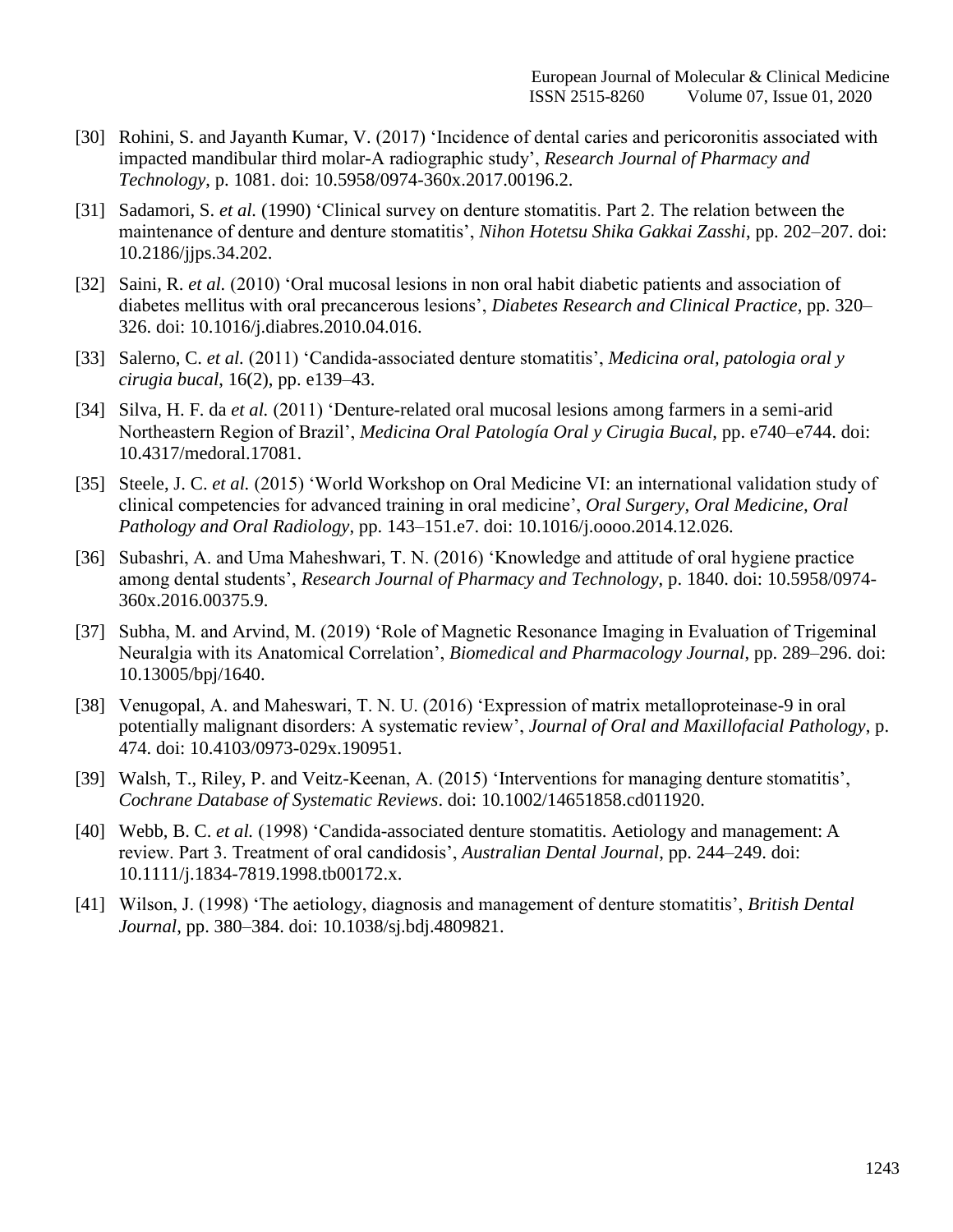

Figure 1- Bar graph represents the prevalence of denture stomatitis among men and women. X axis represents the gender and Y axis represents the percentage of patients with denture stomatitis .Blue and green bars denote male and female respectively. Denture stomatitis is found to be predominant in the female population (57.41%) than male (42.59%).



Figure 2- Bar graph representing the distribution of age groups of patients having denture stomatitis with the X axis represents the presence of denture stomatitis in 3 different age groups ,15-30yrs (blue ), 31-50 yrs (green) and 51-80 yrs(brown) and Y-axis denotes the percentage of patients with denture stomatitis.Denture Stomatitis was more prevalent in 51-80 yr old (61.11%) than the other age groups.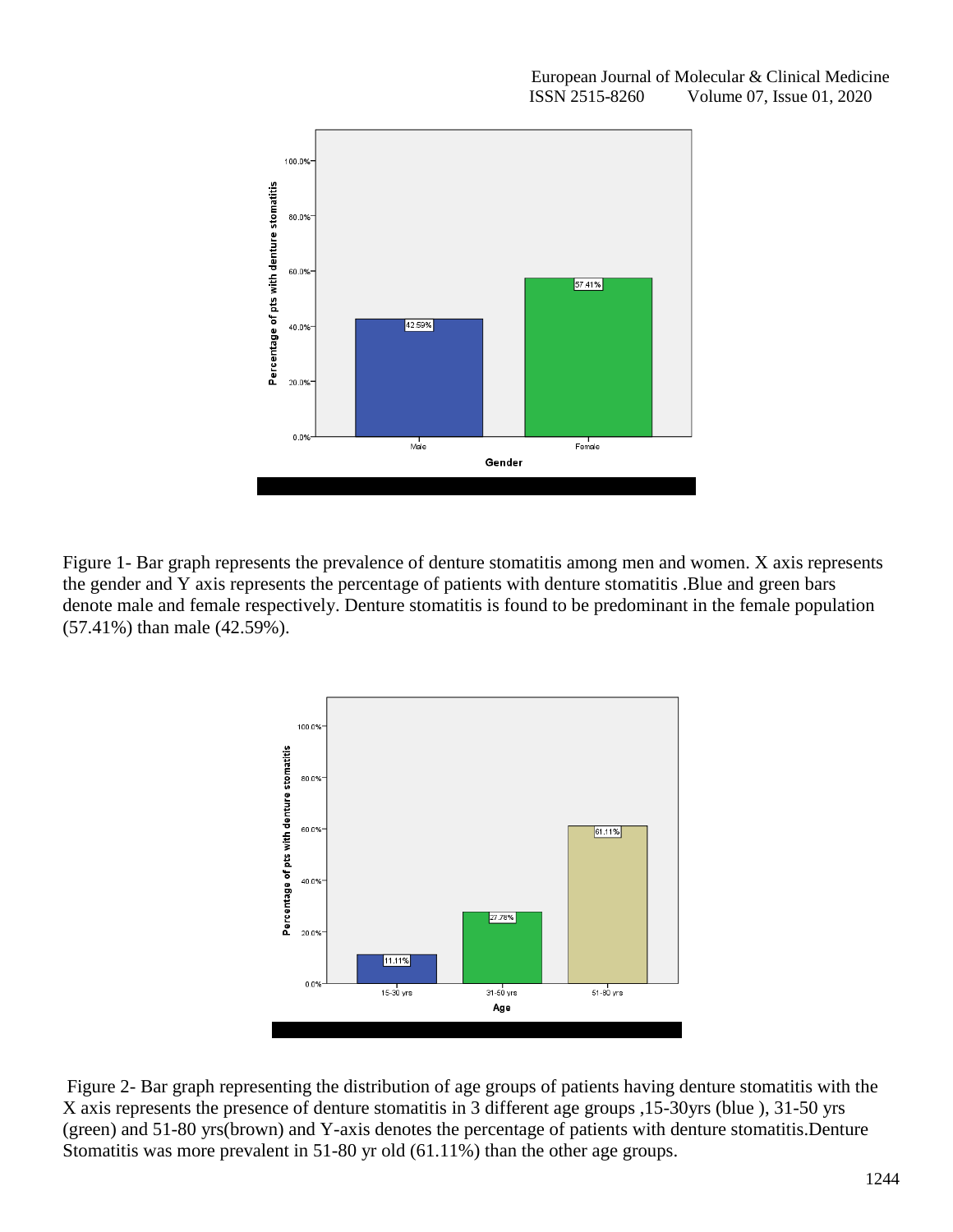

Figure 3- Bar graph representing the type of dentures used by denture stomatitis patients . X axis depicts the type of denture and Y axis is the percentage of patients with denture stomatitis.. Blue , green and brown bars denote complete denture , Temporary partial denture (TPD) and cast partial denture (CPD) respectively. It was found that Partial denture wearers were more with a combined  $53.70\%$  (TPD=50% and CPD = 3.7%) compared to complete denture wearers(46.30%).



Figure 4 - Bar chart representing the systemic illnesses present in patients with denture stomatitis . The color blue, green , brown , purple , yellow , red and turquoise denotes None , Diabetes , Hypertension, TB, Thyroid , Cholesterol and Polio respectively. Majority of the patients did not have any underlying systemic disease (61.1%), Diabetes(18.2%)was the most common disease followed by Hypertension (11.11%), Thyroid (3.70%) , TB(1.85%), Cholesterol (1.85%) and Polio(1.85%).